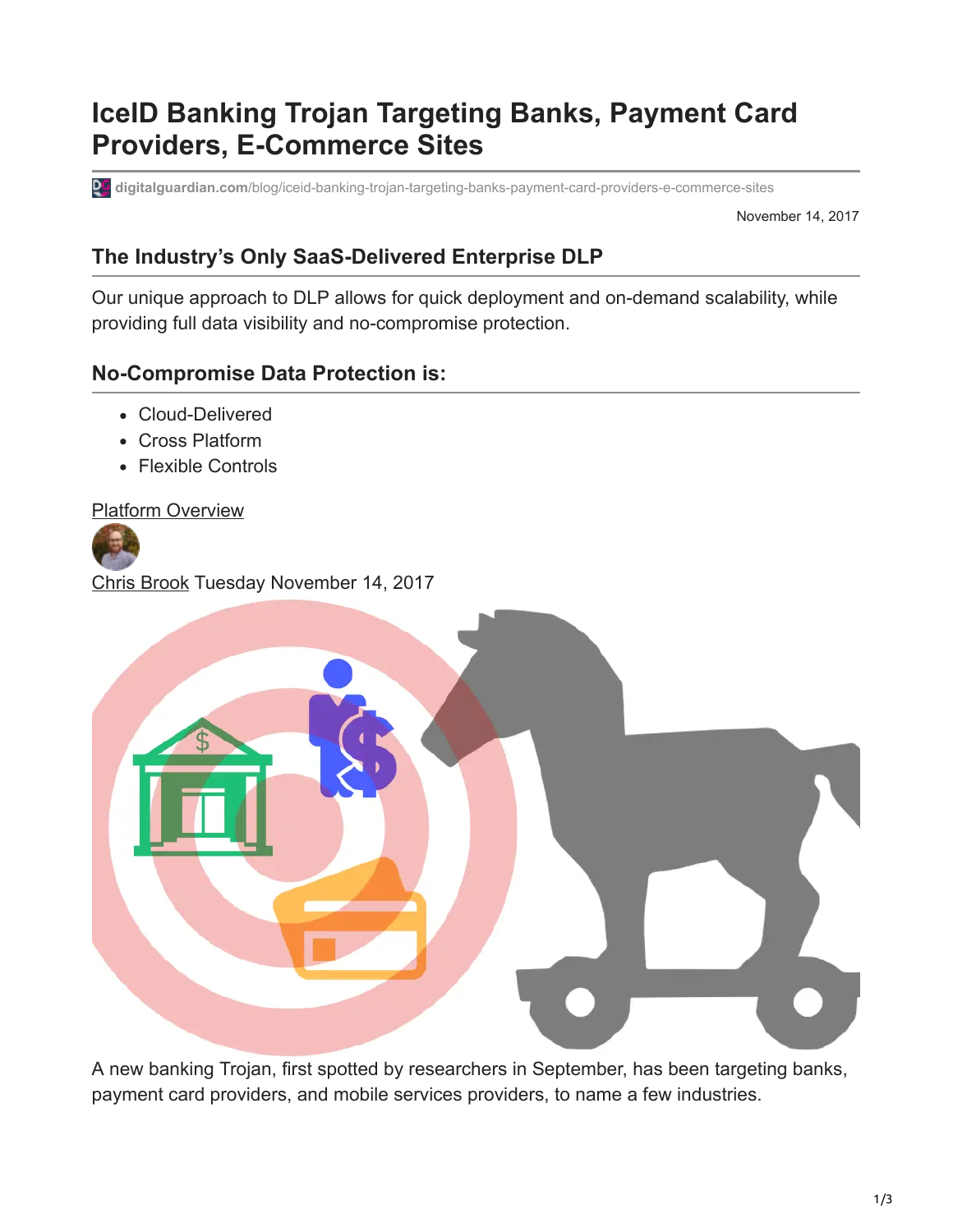Researchers said Monday that a new banking Trojan, IcedID, is still in its infancy but has the potential to rival other big name Trojans, like Zeus, Gozi, and Dridex, in due time.

According to [researchers with IBM's X-Force, a division of the company](https://securityintelligence.com/new-banking-trojan-icedid-discovered-by-ibm-x-force-research/) that investigates threats and vulnerabilities, IcedID has been targeting banks, payment card providers, mobile services providers, payroll, and e-commerce websites in the U.S. since September, when it first began making the rounds.

Cybercriminals behind IcedID are using the Emotet loader, spread via malicious spam, to distribute payloads. Emotet isn't new; researchers with Microsoft's Malware Protection Center first [spotted it back in 2014](https://blogs.technet.microsoft.com/mmpc/2015/01/06/emotet-spam-campaign-targets-banking-credentials/). At that time the malware was involved in a spam campaign, mostly against German language speakers and banks, that was stealing account usernames and passwords from email and messaging software.

Developers behind Emotet added new capabilities this past summer to help it propagate and maintain persistence. While the malware still excels at stealing account credentials – from Google accounts, webmail services, even FTP accounts saved in Internet Explorer – it can also take that information to send out phishing emails from compromised accounts.

Like Emotet, IcedID is adept at proliferating; the Trojan keeps tabs on users' online activity via a local proxy for traffic tunneling. It can also jump from endpoint to endpoint, and infect terminal servers like printers and shared network devices via Lightweight Directory Access Protocol, or LDAP, Limor Kessem, an executive security advisor with IBM, wrote Monday.

Like most banking Trojans, [GozNym](http://blog.malwarebytes.com/threat-analysis/2017/08/trickbot-comes-with-new-tricks-attacking-outlook-and-browsing-data/) and [TrickBot](https://blog.malwarebytes.com/threat-analysis/2017/08/trickbot-comes-with-new-tricks-attacking-outlook-and-browsing-data/) in particular, IcedID uses both webinjection and redirection attacks to perpetrate financial fraud.

The malware downloads a file from its command and control server to help it determine which webinjection attack it will use. Once determined and triggered, the malware executes the webinjection and sends the victim to a phony bank site that mimics the one initially requested. After being tricked into entering their credentials, the attacker controls the session.

The redirection attacks are designed to look "seamless," according to IBM. Instead of shuttling a user off to a new, fake site that has a different URL, the attack displays the legitimate bank's URL in the address bar and the bank's actual SSL certificate.

Researchers suggest that given the similarities of the Trojan, the authors of IcedID may be behind other similar banking Trojans.

"While it is still early to tell how it will fare, its current capabilities, distribution choices and targets point to a group that is no stranger to this domain," Kessem, along with Maor Wiesen, Tal Darsan, Tomer Agayev, co-authors on the report, wrote Monday.